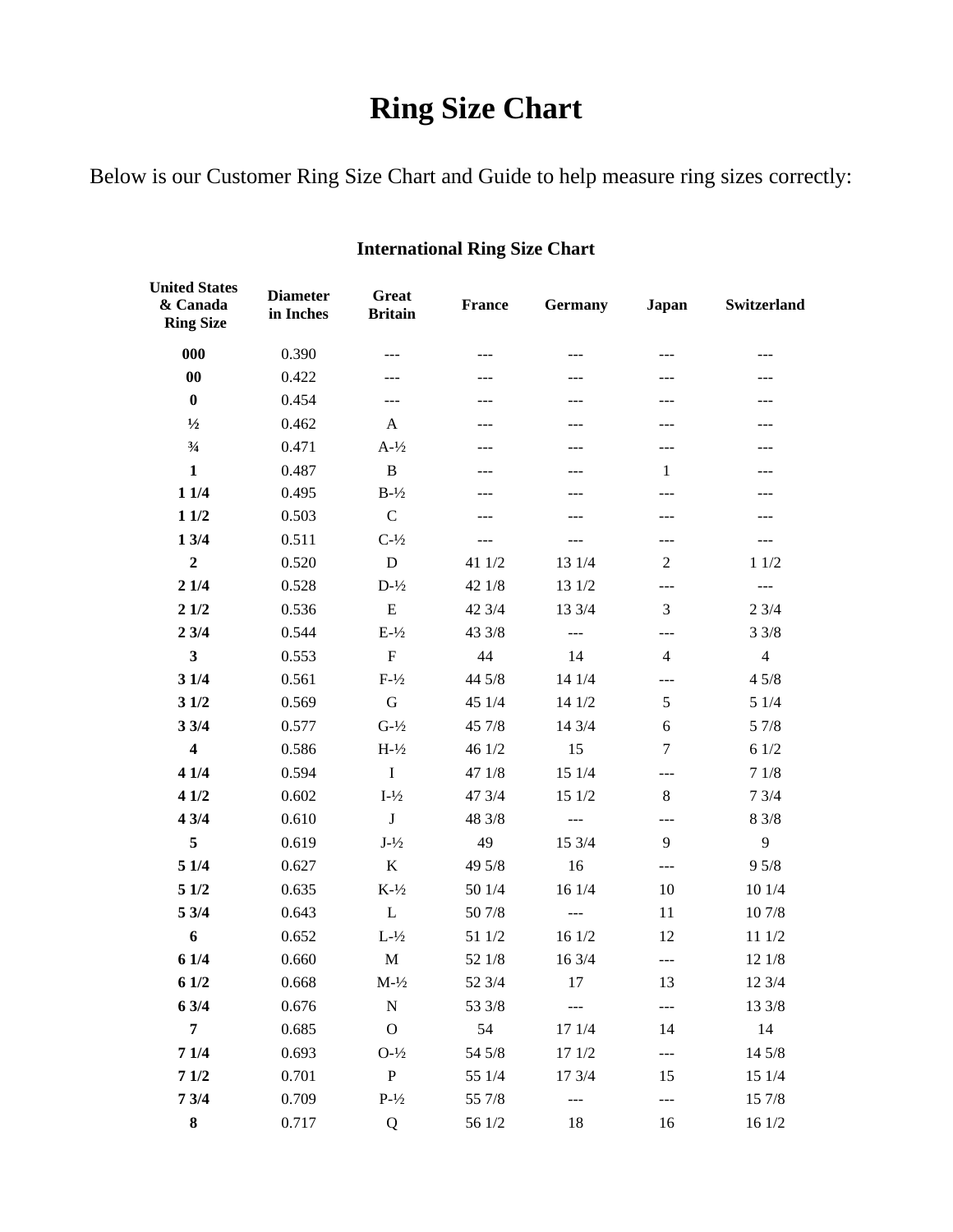| 8 1/4            | 0.726 | $Q-1/2$           | 57 1/8 | 18 1/4 |         | 17 1/8 |
|------------------|-------|-------------------|--------|--------|---------|--------|
| 8 1/2            | 0.734 | $\mathbf R$       | 57 3/4 | 18 1/2 | 17      | 17 3/4 |
| 8 3/4            | 0.742 | $R-1/2$           | 58 3/8 | 18 3/4 | ---     | 18 3/8 |
| $\boldsymbol{9}$ | 0.750 | S                 | 59     | 19     | 18      | 19     |
| 91/4             | 0.759 | $S-1/2$           | 59 5/8 | 19 1/4 | $- - -$ | 19 5/8 |
| 91/2             | 0.767 |                   | 60 1/4 | 19 1/2 | 19      | 20 1/4 |
| 93/4             | 0.775 | T                 | 60 7/8 | 19 3/4 | $---$   | 20 7/8 |
| 10               | 0.783 | $T-1/2$           | 61 1/2 | 20     | 20      | 21 1/2 |
| 10 1/4           | 0.792 | U                 | 62 1/8 | 20 1/4 | 21      | 22 1/8 |
| 10 1/2           | 0.800 | $U-1/2$           | 62 3/4 | 20 1/2 | 22      | 22 3/4 |
| 10 3/4           | 0.808 | V                 | 63 3/8 |        | $---$   | 23 3/8 |
| 11               | 0.816 | $V-1/2$           | 64     | 20 3/4 | 23      | 24     |
| 11 1/4           | 0.825 | W                 | 64 5/8 | $---$  | $---$   | 24 5/8 |
| 11 1/2           | 0.833 | $W-1/2$           | 65 1/4 | 21     | 24      | 25 1/4 |
| 11 3/4           | 0.841 | X                 | 65 7/8 | $---$  | $- - -$ | 25 7/8 |
| 12               | 0.849 | Y                 | 66 1/2 | 21 1/4 | 25      | 26 1/2 |
| 12 1/4           | 0.858 | $Y-1/2$           | 67 1/8 | 21 1/2 | $---$   | 27 1/8 |
| 12 1/2           | 0.866 | Z                 | 67 3/4 | 21 3/4 | 26      | 27 3/4 |
| 12 3/4           | 0.874 | $Z - \frac{1}{2}$ | 68 3/8 |        | ---     | 28 3/8 |
| 13               | 0.882 |                   | 69     | 22     | 27      | 29     |

## **If a customer is unsure of their ring size and does not have one of our Ring Sizing Sets, we can recommend several ways to find out;**

The *first method* and the simplest way, is to go to your local jeweller and they will be able to measure your finger for your correct size.

The *second method* is a little more complicated but just as effective, start by measuring the 'inside diameter' of a ring that already fits the finger and check the number that correlates with the measurement on the ring size guide above *(inches).*

The *third method* is to use our Ring Sizer below. In order to print the Ring Sizer, be sure that your printer is set to 100%. In other words, make sure that you have not reduced the print size in 'page set up.' You can verify that the Ring Sizer printed correctly by measuring the printed version with the actual measurements *(metric).*